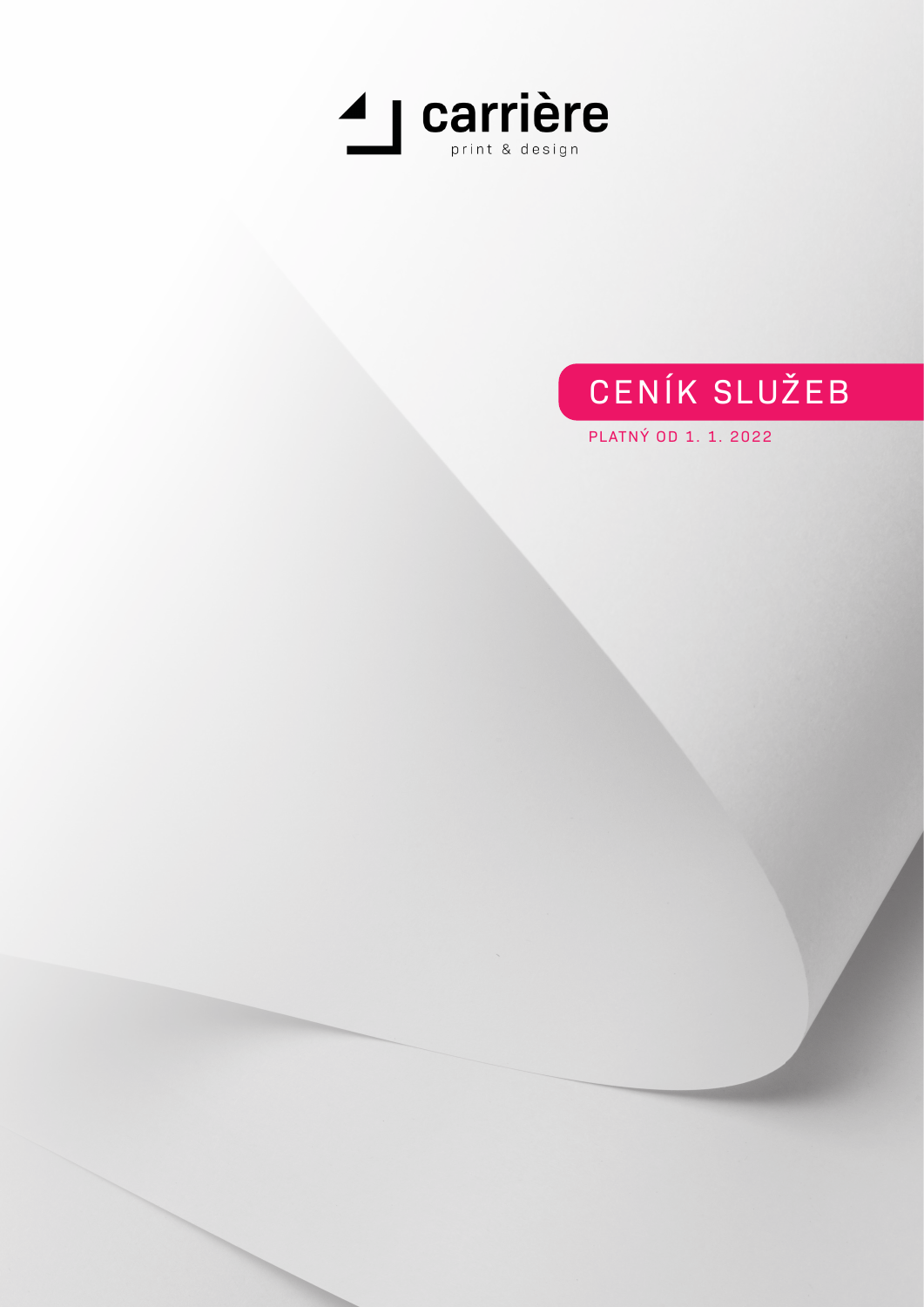#### **OBSAH**

| MALOFORMÁTOVÝ TISK       | $\overline{4}$ |
|--------------------------|----------------|
| PAPÍR                    | $\overline{4}$ |
| VELKOFORMÁTOVÝ TISK      | 5              |
| VELKOFORMÁTOVÉ SKENOVÁNÍ | 5              |
| VÝKRESOVÁ DOKUMENTACE    | 5              |
| LETÁKY                   | 6              |
| POUKAZY                  | $\overline{7}$ |
| <b>VIZITKY</b>           | 8              |
| PLAKÁTY                  | 9              |
| TISK STRUKTUROVANÝ PAPÍR | 9              |
| LAMINACE                 | 10             |
| <b>VAZBA</b>             | 10             |
| OSTATNÍ SLUŽBY           | 11             |
| <b>BANNERY</b>           | 12             |
| SAMOLEPICÍ FÓLIE         | 12             |
| RAZÍTKA                  | 13             |
| GRAFICKÉ SLUŽBY          | 14             |
| OSTATNÍ                  | 15             |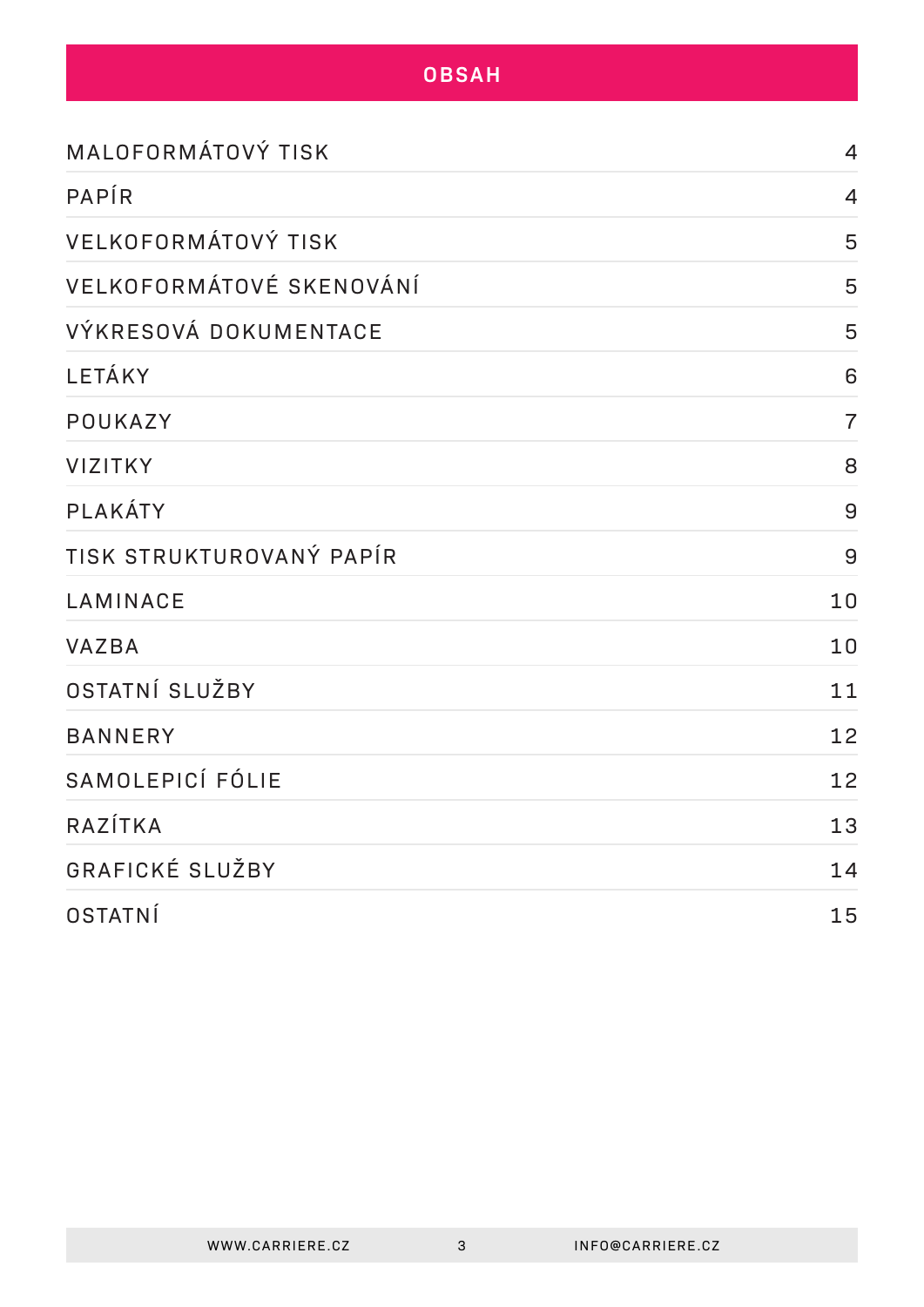# **MALOFORMÁTOVÝ TISK**

|                        | A4    | $\mathbf{A}$ |
|------------------------|-------|--------------|
| ČERNOBÍLÝ TISK         | 2,00  | 4,00         |
| <b>BAREVNÝ TISK</b>    | 7.00  | 14,00        |
| BAREVNÝ TISK (INKOUST) | 12,00 |              |

POSKYTUJEME MNOŽSTEVNÍ SLEVY. CENA TISKU JE UVEDENA BEZ PAPÍRU. CENA OBOUSTRANNÉHO VÝTISKU JE DVOJNÁSOBEK CENY JEDNOSTRANNÉHO VÝTISKU.

| PAPÍR A KARTON      |                |       |       |
|---------------------|----------------|-------|-------|
|                     | A <sub>4</sub> | A3    | SRA3  |
| 80 G                | 0,50           | 1,00  |       |
| 100 G               | 1,00           | 2,00  | 2,50  |
| 120 G               | 1,50           | 3,00  | 3,00  |
| 160 G               | 2,00           | 4,00  | 4,00  |
| 200 G               | 2,50           | 5,00  |       |
| 250 G               | 3,00           | 6,00  | 7,00  |
| 250 G STRUKTUROVANÝ | 9,50           | 18,00 | 21,00 |
| 300 G               | 5,00           |       | 9,00  |
| 350 G               |                |       | 10,00 |
| RECYKLOVANÝ         | 0,50           |       |       |
| NÁČRTNÍKOVÝ         | 0,50           |       |       |
| PAUZOVACÍ           | 8,00           | 14,00 |       |
| <b>BAREVNÝ</b>      | 1,00           |       |       |
| PAPÍROVÝ ŠTÍTEK     | 7,00           |       |       |
| FOTOPAPÍR           | 15,00          |       |       |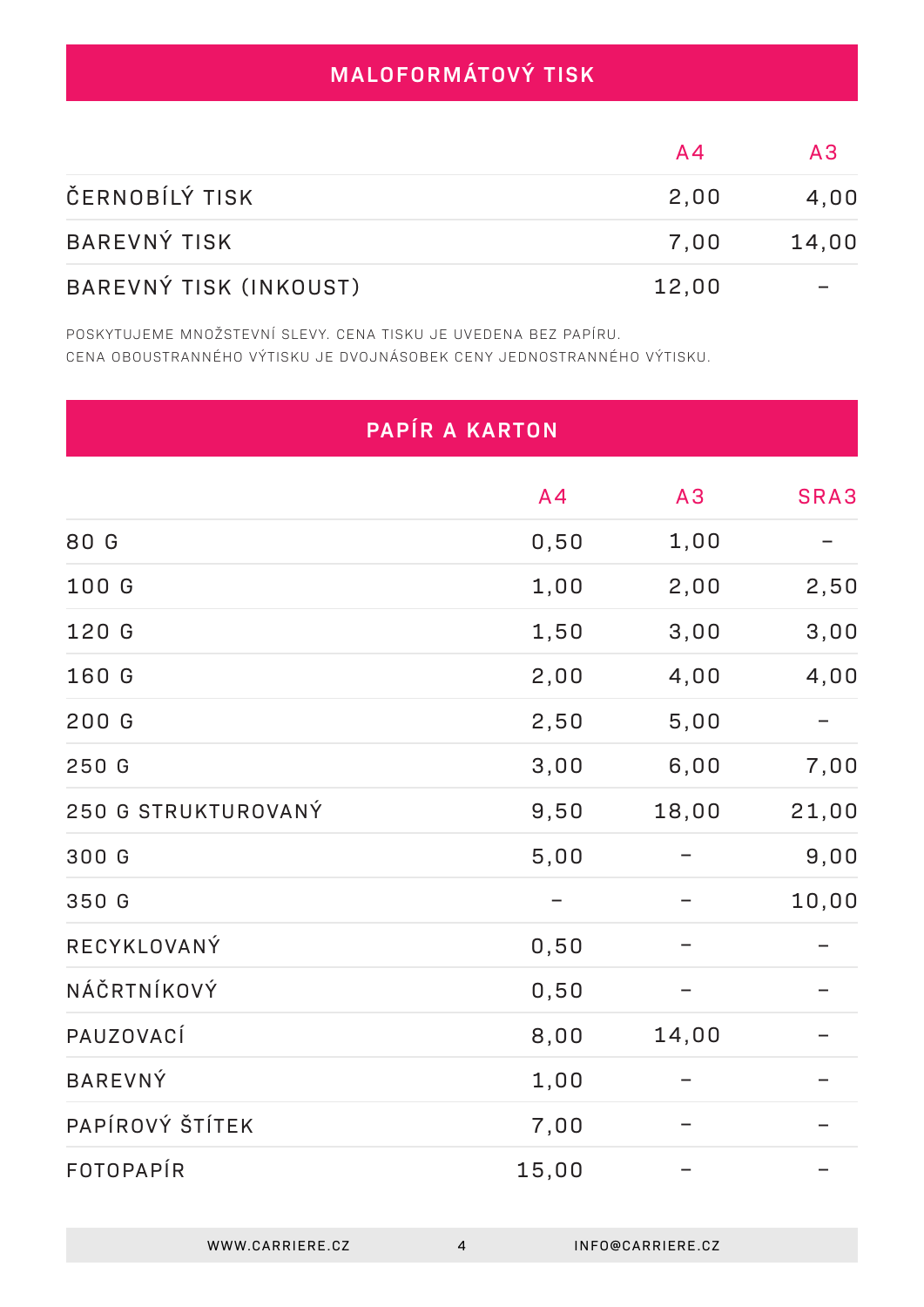| <b>VELKOFORMÁTOVÝ TISK</b> |                |                |                |                |
|----------------------------|----------------|----------------|----------------|----------------|
|                            | A <sub>4</sub> | A <sub>2</sub> | A <sub>1</sub> | A <sub>0</sub> |
| ČERNOBÍLÉ LINKY 80G        | 5,00           | 8,00           | 40,00          | 80,00          |
| BAREVNÉ LINKY 80 G         | 8,00           | 32,00          | 64,00          | 144,00         |
| BAREVNÉ LINKY 140 G        | 10,00          | 40,00          | 80,00          | 160,00         |
| PLOCHY 80 G                | 18,00          | 72,00          | 144,00         | 288,00         |
| PLOCHY 140 G               | 20,00          | 80,00          | 160,00         | 320,00         |

MAXIMÁLNÍ ŠÍŘE TISKU JE 914 MM, MAXIMÁLNÍ DÉLKA TISKU JE 3000 MM.

CENA TISKU JE UVEDENA VČETNĚ PAPÍRU.

CENA ZAHRNUJE TISK A OŘEZ DOKUMENTU.

VÝKRESOVOU DOKUMENTACI STANDARTNĚ DODÁVÁME VE SLOŽENÉ PODOBĚ NA FORMÁT A4. CENA SKLÁDÁNÍ VÝKRESŮ JE 1,00 KČ ZA SKLAD.

## **VELKOFORMÁTOVÉ SKENOVÁNÍ**

|                     | A4    | $\mathsf{A}\mathsf{P}$ | A 1   |
|---------------------|-------|------------------------|-------|
| ČERNOBÍLÉ SKENOVÁNÍ | 8.00  | 32,00                  | 64,00 |
| BAREVNÉ SKENOVÁNÍ   | 10,00 | 40,00                  | 80,00 |

MAXIMÁLNÍ ŠÍŘE SKENOVÁNÍ JE 600 MM.

# **KOMPLETACE VÝKRESOVÉ DOKUMENTACE**

| SKLÁDÁNÍ VÝKRESŮ (1 SKLAD) | 1,00  |
|----------------------------|-------|
| POLEP CHLOPŇOVÝCH DESEK    | 10,00 |
| KOMPLETACE PARÉ            | 30,00 |
| SEŠITÍ DOKUMENTU           | 2,00  |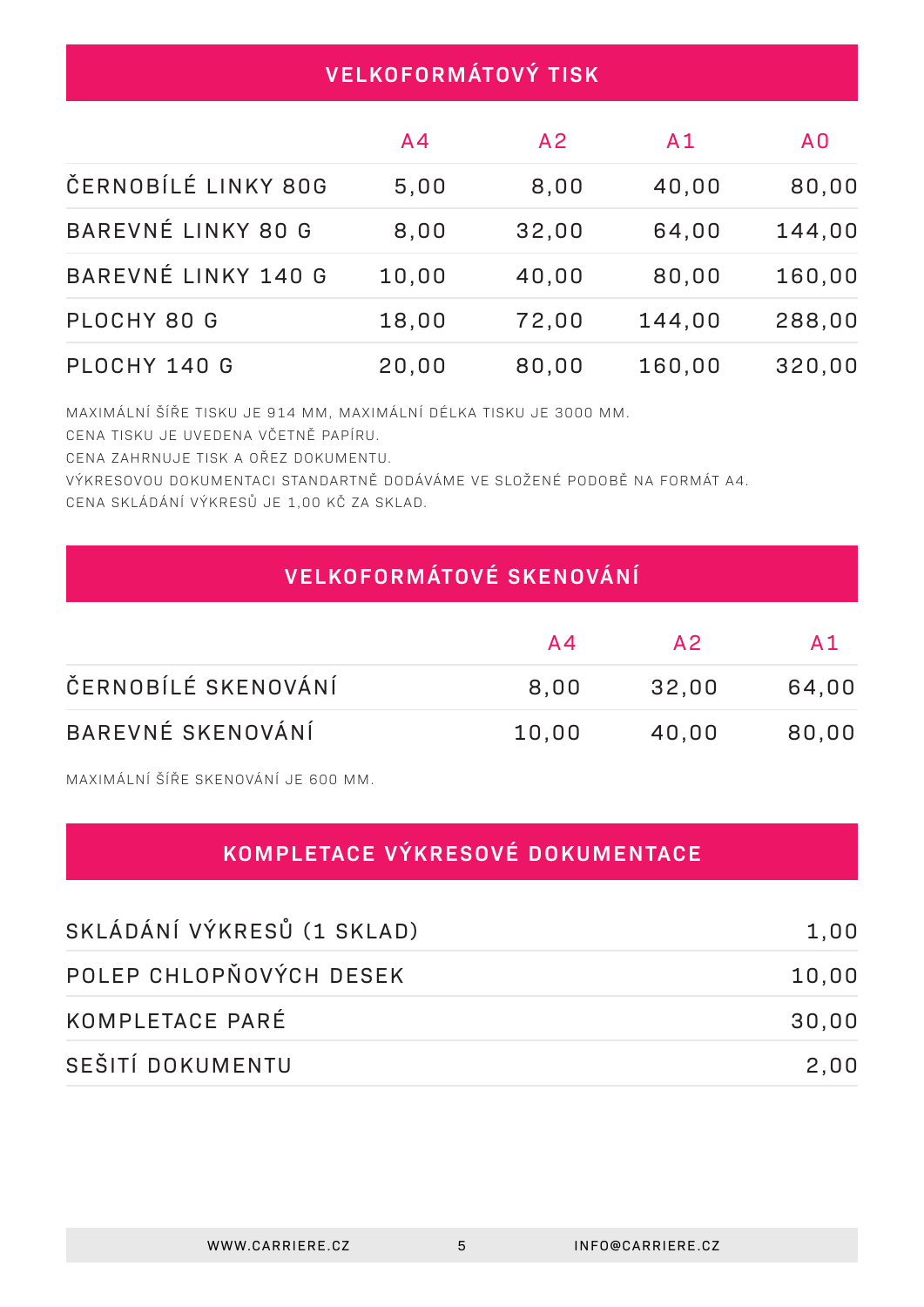## **LETÁKY JEDNOSTRANNÉ (120 G)**

| <b>LASER</b>  | A6   | <b>DL</b> | A <sub>5</sub> | A <sub>4</sub> |
|---------------|------|-----------|----------------|----------------|
| <b>10 KS</b>  | 9,00 | 10,00     | 12,00          | 18,00          |
| 25 KS         | 8,00 | 9,00      | 10,00          | 16,00          |
| 50 KS         | 7,00 | 8,00      | 9,00           | 14,00          |
| <b>100 KS</b> | 6,00 | 7,00      | 8,00           | 12,00          |
| <b>OFFSET</b> | A6   | <b>DL</b> | A <sub>5</sub> | A <sub>4</sub> |
| <b>100 KS</b> | 8,00 | 8,50      | 10,00          | 12,00          |
| 250 KS        | 3,50 | 4,50      | 5,50           | 7,50           |
| <b>500 KS</b> | 2,50 | 3,00      | 3,50           | 4,50           |
| 1000 KS       | 1,50 | 1,80      | 2,20           | 2,50           |

# **LETÁKY OBOUSTRANNÉ (120 G)**

| <b>LASER</b>  | A6    | <b>DL</b> | A <sub>5</sub> | A4             |
|---------------|-------|-----------|----------------|----------------|
| <b>10 KS</b>  | 12,00 | 13,00     | 15,00          | 21,00          |
| 25 KS         | 11,00 | 12,00     | 13,00          | 19,00          |
| <b>50 KS</b>  | 10,00 | 11,00     | 12,00          | 17,00          |
| <b>100 KS</b> | 9,00  | 10,00     | 11,00          | 15,00          |
| <b>OFFSET</b> | A6    | <b>DL</b> | A <sub>5</sub> | A <sub>4</sub> |
| <b>100 KS</b> | 9,00  | 9,50      | 11,00          | 13,00          |
| 250 KS        | 4,50  | 5,50      | 6,50           | 8,50           |
| 500 KS        | 3,50  | 4,00      | 4,50           | 5,50           |
| 1000 KS       | 2,50  | 2,80      | 3,20           | 3,50           |

CENA JE POČÍTÁNA NA PAPÍR GRAMÁŽE 120 G A ZAHRNUJE PŘEDTISKOVOU PŘÍPRAVU A ŘEZÁNÍ.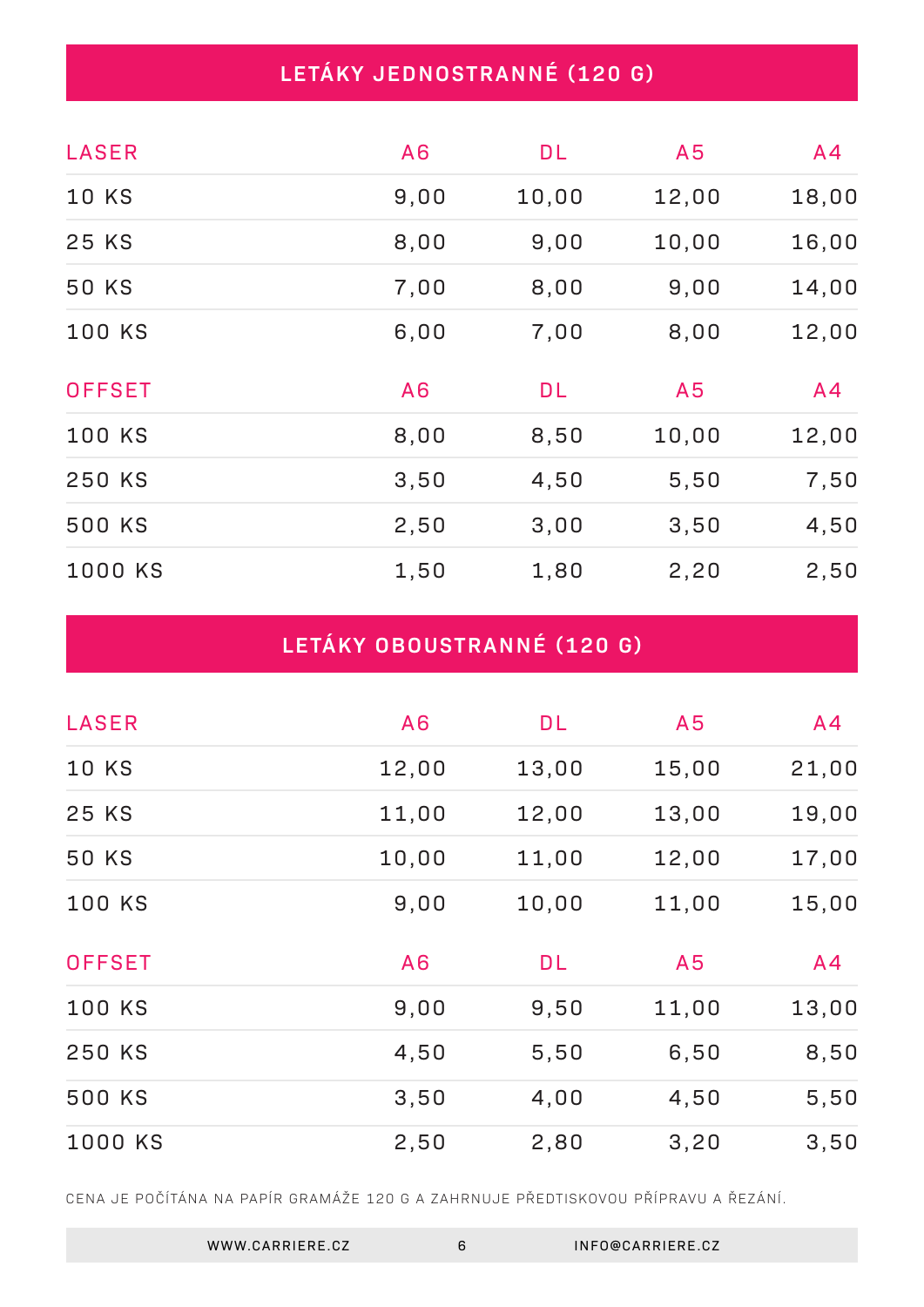## **POUKAZY JEDNOSTRANNÉ (250 G)**

| <b>LASER</b>  | A6    | <b>DL</b> | A <sub>5</sub> | A <sub>4</sub> |
|---------------|-------|-----------|----------------|----------------|
| <b>10 KS</b>  | 10,00 | 11,00     | 13,00          | 19,00          |
| 25 KS         | 9,00  | 10,00     | 11,00          | 17,00          |
| 50 KS         | 8,00  | 9,00      | 10,00          | 15,00          |
| <b>100 KS</b> | 7,00  | 8,00      | 9,00           | 13,00          |
| <b>OFFSET</b> | A6    | <b>DL</b> | A <sub>5</sub> | A <sub>4</sub> |
| <b>100 KS</b> | 9,00  | 9,50      | 11,00          | 13,00          |
| 250 KS        | 4,50  | 5,50      | 6,50           | 8,50           |
| 500 KS        | 3,50  | 4,00      | 4,50           | 5,50           |
| 1000 KS       | 2,50  | 2,80      | 3,20           | 3,50           |

## **POUKAZY OBOUSTRANNÉ (250 G)**

| <b>LASER</b>  | A6    | <b>DL</b> | A <sub>5</sub> | A <sub>4</sub> |
|---------------|-------|-----------|----------------|----------------|
| <b>10 KS</b>  | 13,00 | 14,00     | 16,00          | 22,00          |
| 25 KS         | 12,00 | 13,00     | 14,00          | 20,00          |
| <b>50 KS</b>  | 11,00 | 12,00     | 13,00          | 18,00          |
| <b>100 KS</b> | 10,00 | 11,00     | 12,00          | 16,00          |
| <b>OFFSET</b> | A6    | <b>DL</b> | A <sub>5</sub> | A <sub>4</sub> |
| <b>100 KS</b> | 10,00 | 10,50     | 12,00          | 14,00          |
| 250 KS        | 5,50  | 6,50      | 7,50           | 9,50           |
| 500 KS        | 4,50  | 5,00      | 5,50           | 6,50           |
| 1000 KS       | 3,50  | 3,80      | 4,20           | 4,50           |

CENA JE POČÍTÁNA NA PAPÍR GRAMÁŽE 250 G A ZAHRNUJE PŘEDTISKOVOU PŘÍPRAVU A ŘEZÁNÍ.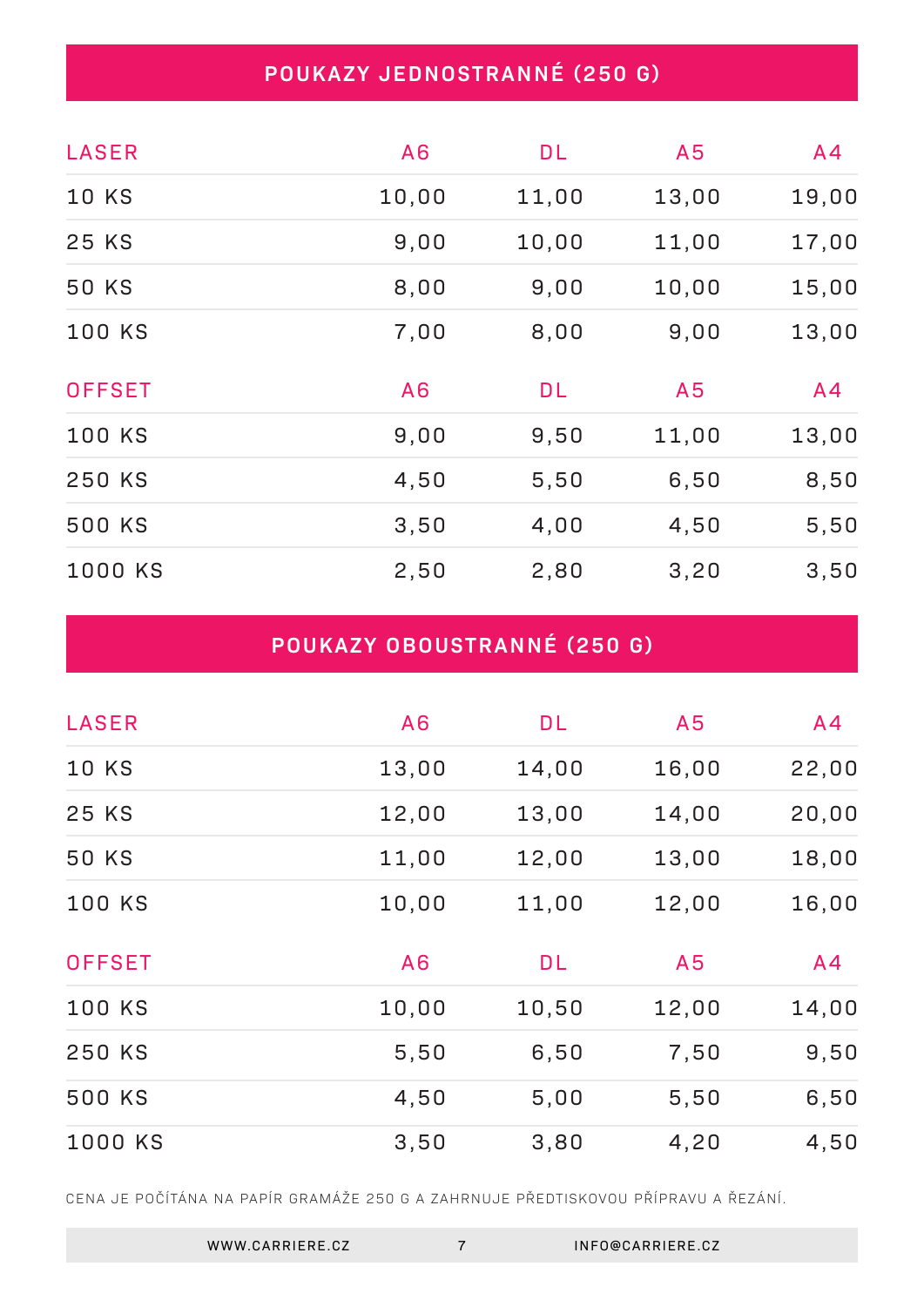## **VIZITKY JEDNOSTRANNÉ**

#### LASER

| <b>50 KS</b>  | 5,00 |
|---------------|------|
| 100 KS        | 4,00 |
| <b>OFFSET</b> |      |
| 100 KS        | 4,50 |
| 250 KS        | 2,50 |
| 500 KS        | 1,50 |
| 1000 KS       | 1,00 |

### **VIZITKY OBOUSTRANNÉ**

#### LASER

| 50 KS  | 6,00 |
|--------|------|
| 100 KS | 5,00 |

#### **OFFSET**

| 100 KS  | 5,50 |
|---------|------|
| 250 KS  | 3,50 |
| 500 KS  | 2,00 |
| 1000 KS | 1,50 |

CENA JE POČÍTÁNE PRO BAREVNÝ TISK NA PAPÍR DRAMÁŽE 300 G V ROZMĚRU 90 × 50 NEBO 85 × 55 MM.

## ZAOBLENÍ ROHŮ

#### LAMINACE

#### SOFT TOUCH

NA OSTATNÍ ÚPRAVY VIZITEK VÁM RÁDI VYTVOŘÍME KALKULACI NA EMAILU **INFO@CARRIERE.CZ**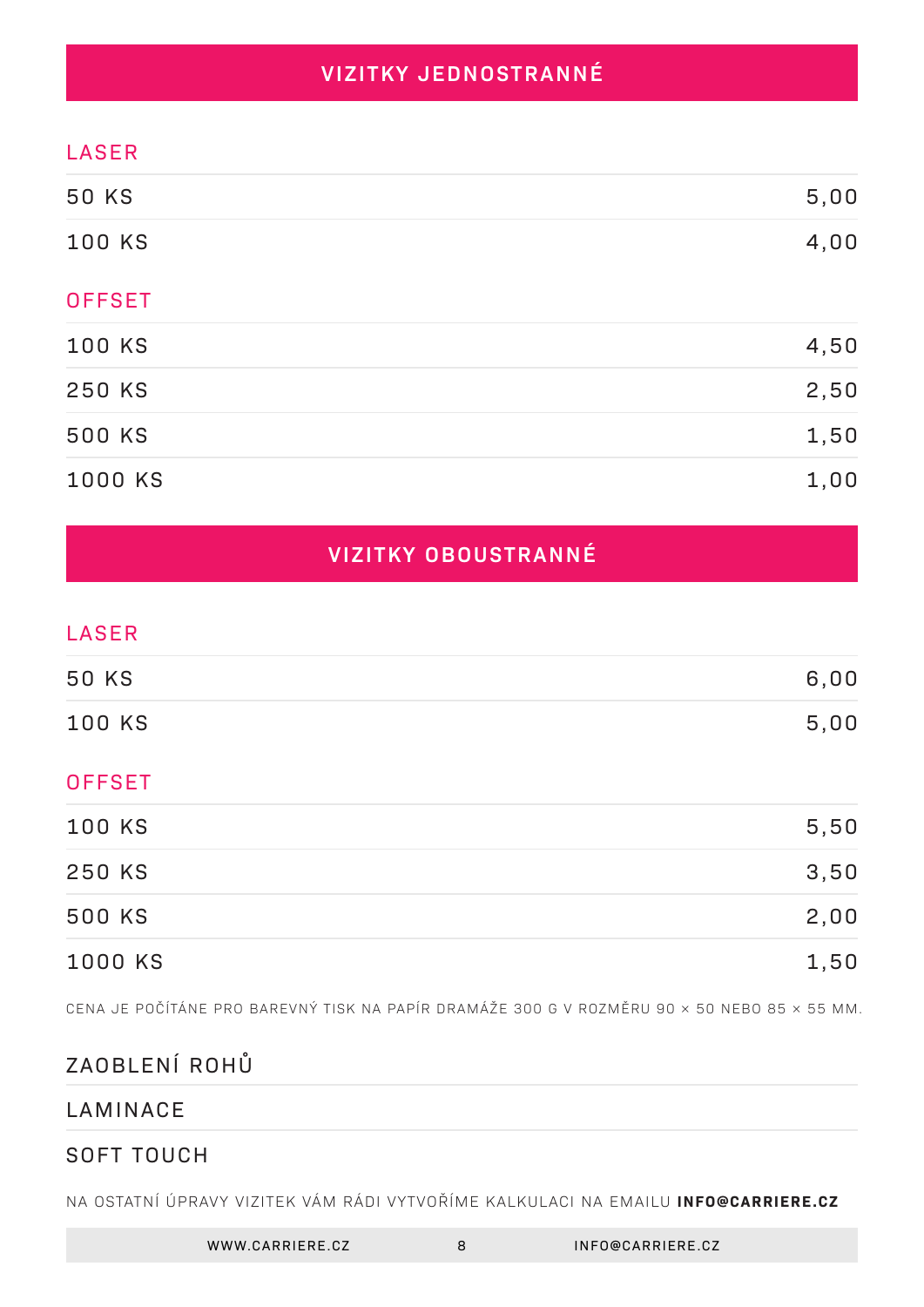## **PLAKÁTY LASER**

|              | A3    |
|--------------|-------|
| <b>10 KS</b> | 25,00 |
| 25 KS        | 23,00 |
| 50 KS        | 21,00 |

CENA JE POČÍTÁNE PRO BAREVNÝ TISK NA PAPÍR DRAMÁŽE 120 G.

| PLAKÁTY OFFSET |       |                |                |
|----------------|-------|----------------|----------------|
|                | A3    | A <sub>2</sub> | A <sub>1</sub> |
| 50 KS          | 20,00 | 40,00          | 72,00          |
| <b>100 KS</b>  | 15,00 | 28,00          | 45,00          |
| 250 KS         | 9,00  | 13,00          | 20,00          |
| 500 KS         | 5,00  | 8,00           | 12,00          |

CENA JE POČÍTÁNE PRO BAREVNÝ TISK NA PAPÍR DRAMÁŽE 120 G.

# **TISK NA STRUKTUROVANÝ PAPÍR**

| LASER              | A6    | ĐE    | A5    | A4    |
|--------------------|-------|-------|-------|-------|
| JEDNOSTRANNÝ       | 12,00 | 13,00 | 15,00 | 22,00 |
| <b>OBOUSTRANNÝ</b> | 15,00 | 16,00 | 18,00 | 25,00 |

CENA JE POČÍTÁNE PRO STRUKTUROVANÝ PAPÍR GRAMÁŽE 250 G.

#### VIZITKA LASER

| JEDNOSTRANNÁ       | 6.00 |
|--------------------|------|
| <b>OBOUSTRANNÁ</b> | 8,00 |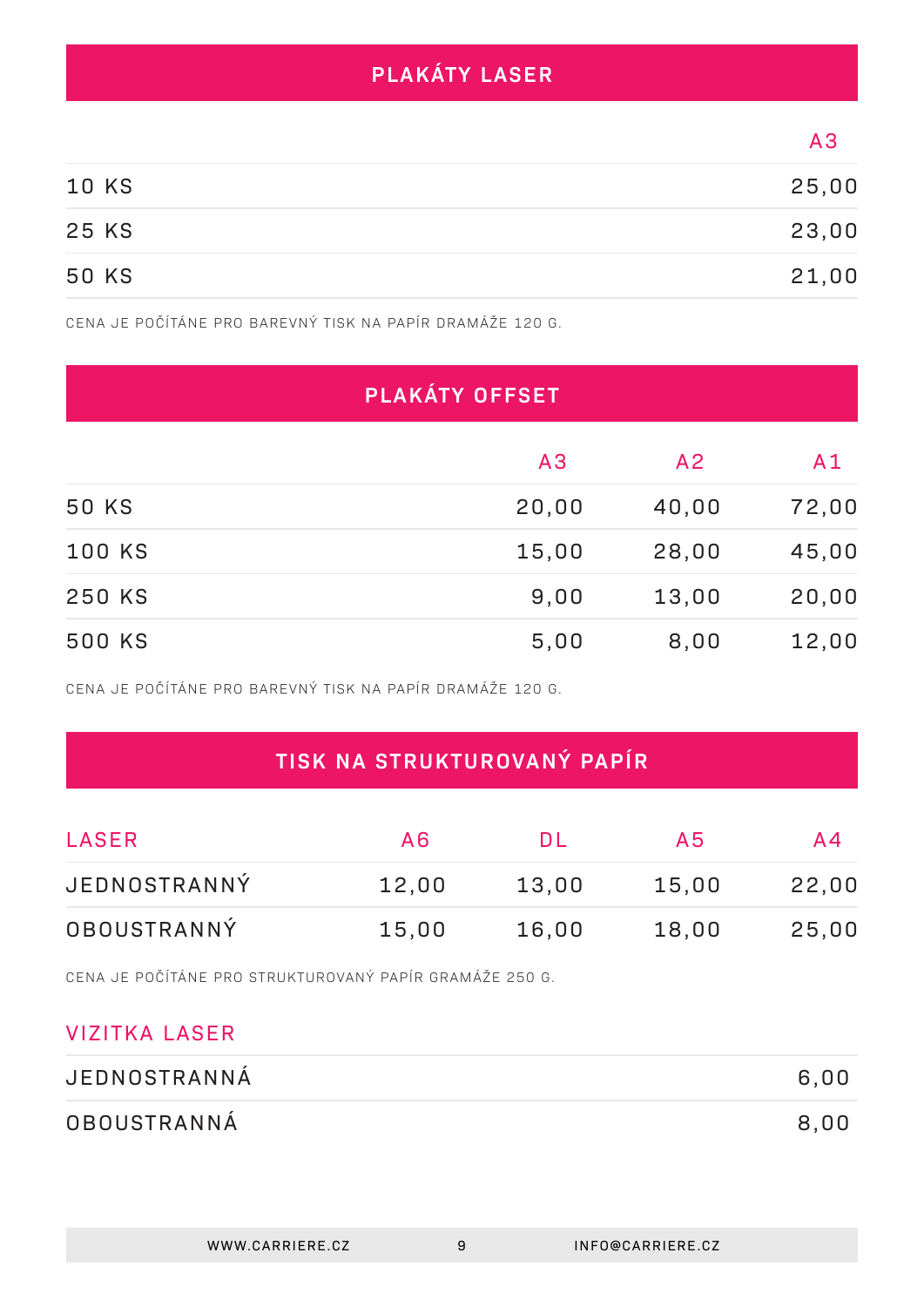#### **LAMINACE**

| LAMINACE A5 (100MIC) | 15,00 |
|----------------------|-------|
| LAMINACE A4 (100MIC) | 20.00 |
| LAMINEC A3 (100MIC)  | 35.00 |

## **SPIRÁLOVÁ VAZBA**

|                              | <b>PLAST</b> | KOV   |
|------------------------------|--------------|-------|
| 6 MM $(11 - 20$ LISTŮ)       | 14,00        |       |
| $7$ MM $(11 - 20$ LISTŮ)     |              | 18,00 |
| 8 MM (11 - 20 LISTŮ)         | 16,00        | 21,00 |
| 10 MM (11 - 20 LISTŮ)        | 18,00        | 24,00 |
| 12 MM (11 - 20 LISTŮ)        | 21,00        | 28,00 |
| 14 MM (11 - 20 LISTŮ)        | 24,00        | 32,00 |
| 19 MM (11 - 20 LISTŮ)        | 28,00        |       |
| 22 MM (11 - 20 LISTŮ)        | 32,00        |       |
| 25 MM (11 - 20 LISTŮ)        | 37,00        |       |
| 28 MM (11 - 20 LISTŮ)        | 42,00        |       |
| 38 MM (11 - 20 LISTŮ)        | 52,00        |       |
| $51$ MM $(11 - 20$ LISTŮ)    | 62,00        |       |
| KRYCÍ PRŮHLEDNÁ FÓLIE PVC A4 | 8,00         |       |
| ZADNÍ KARTONOVÉ DESKY A4     | 8,00         |       |

# **DALŠÍ VAZBY**

NA OSTATNÍ TYPY VAZEB VÁM RÁDI VYTVOŘÍME KALKULACI NA EMAILU **INFO@CARRIERE.CZ** (V1, V2, TERMO VAZBA, VAZBA BROŽUR, BAKALÁŘSKÝ A DIPLOMOVÝCH PRACÍ)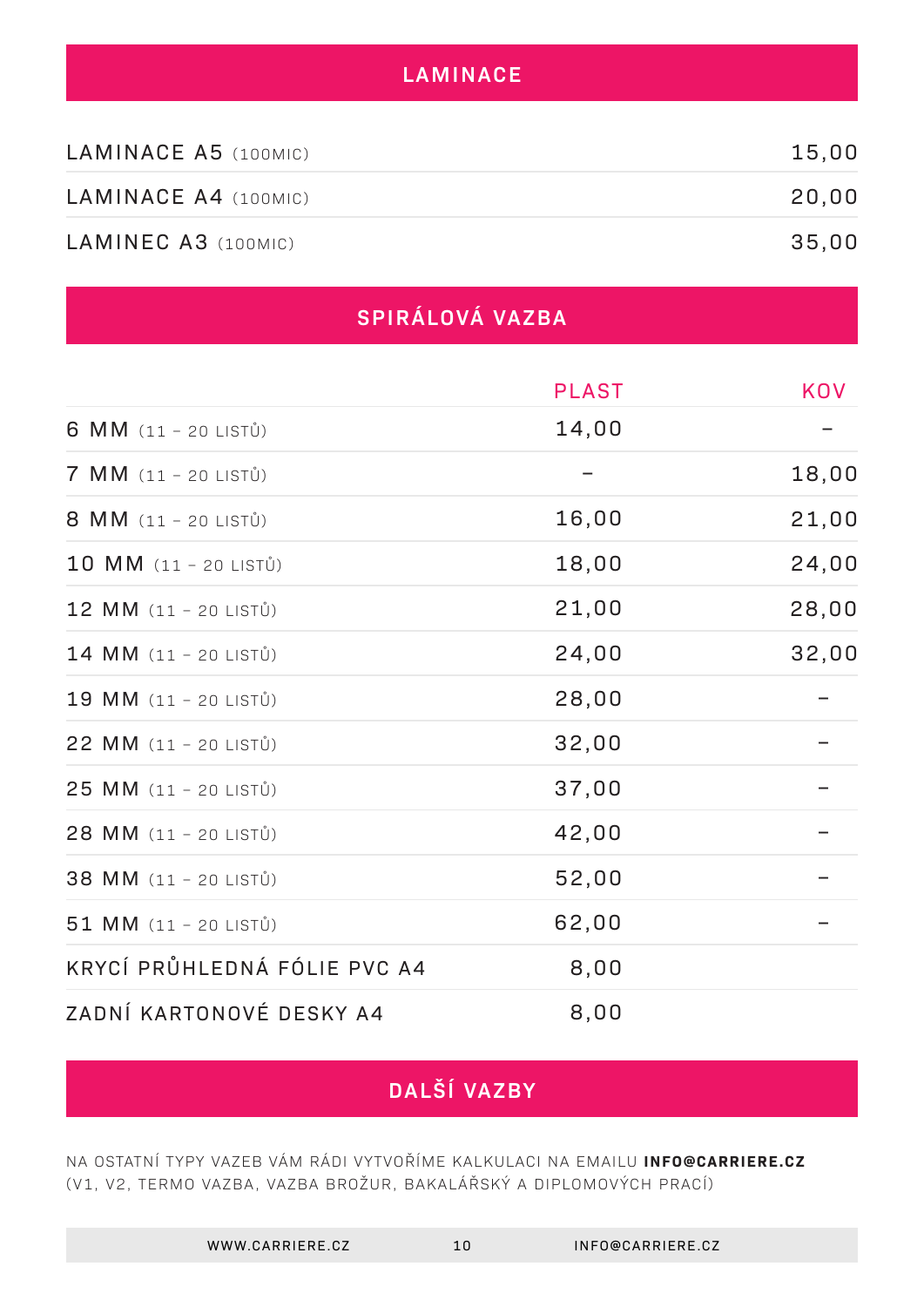# **OSTATNÍ SLUŽBY A PRODUKTY**

| KOPÍROVÁNÍ/SKENOVÁNÍ ZE SKLA (1 STRANA) | 2,00  |
|-----------------------------------------|-------|
| ZMENŠENÍ/ZVĚTŠENÍ DOKUMENTU (1 STRANA)  | 2,00  |
| ZÁLOHOVÁNÍ DAT NA USB                   | 18,00 |
| ZÁLOHOVÁNÍ DAT NA CD                    | 35,00 |
| SKLÁDÁNÍ VÝKRESŮ (1 SKLAD)              | 1,00  |
| CHLOPŇOVÉ DESKY                         | 10,00 |
| <b>TKANICOVÉ DESKY</b>                  | 35,00 |
| OBÁLKA A6                               | 1,00  |
| OBÁLKA DL                               | 1,50  |
| OBÁLKA A5                               | 2,00  |
| OBÁLKA CD                               | 2,00  |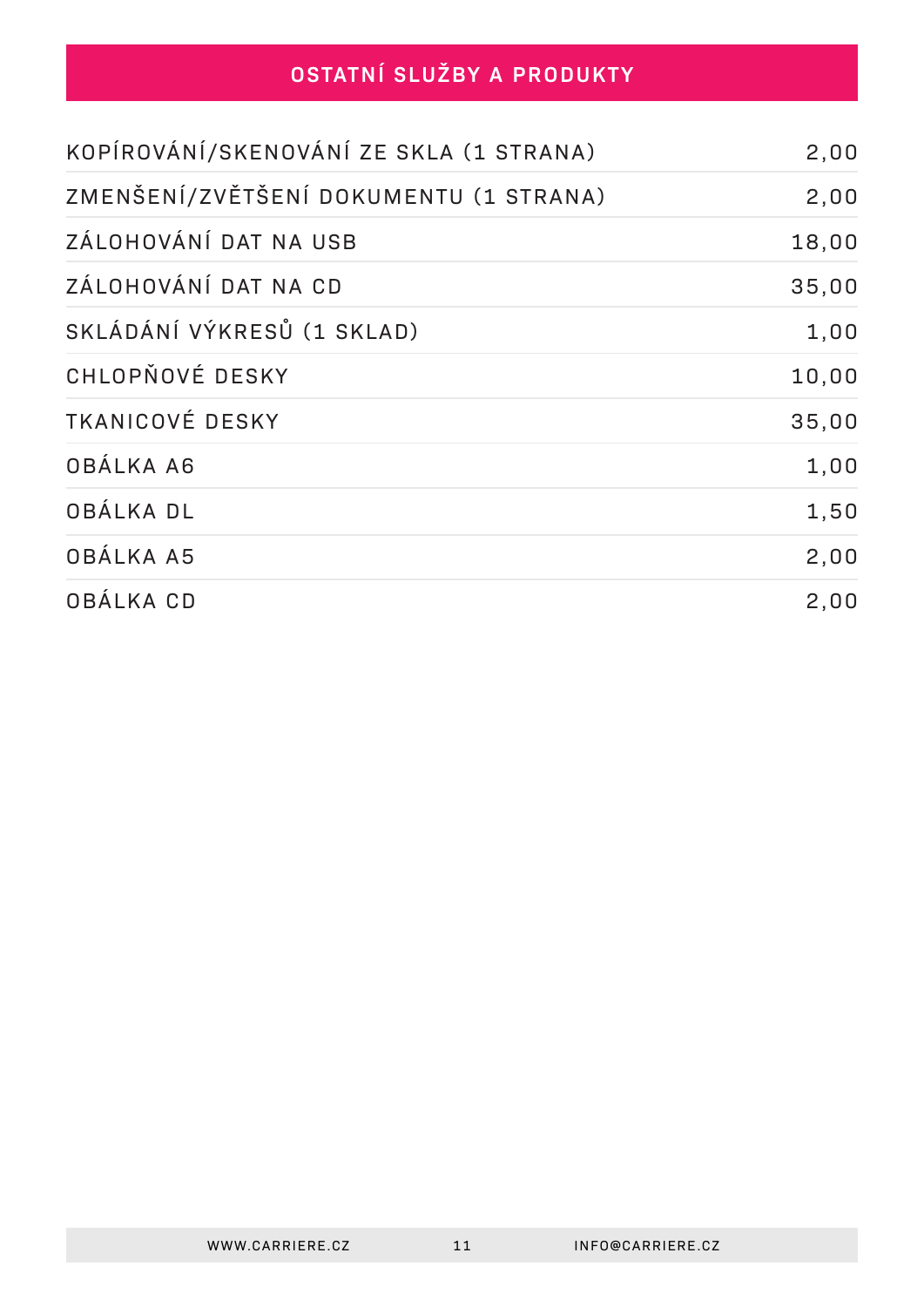| <b>PVC BANNERY</b> |  |
|--------------------|--|
|                    |  |

|                                                                                                                                           | 1M2    |
|-------------------------------------------------------------------------------------------------------------------------------------------|--------|
| <b>BANNER 510 G</b>                                                                                                                       | 350,00 |
| BANNER MESH (DĚROVANÝ)                                                                                                                    | 380,00 |
| BANNER OBOUSTRANNÝ                                                                                                                        | 650,00 |
| BANNER REFLEXNÍ                                                                                                                           | 900,00 |
| ZÁVĚSNÁ OKA UMISŤUJEME PO 25 NEBO 50 CM.<br>PŘESNOU CENU ZAKÁZKY VÁM RÁDI SPOČÍTAME NA ZÁKLADĚ POPTÁVKY NA EMAILU <b>INFO@CARRIERE.CZ</b> |        |
| INSTALACE (1 HODINA)                                                                                                                      | 500,00 |
| <b>PVC FÓLIE</b>                                                                                                                          |        |
|                                                                                                                                           |        |
|                                                                                                                                           | 1M2    |
| PVC SAMOLEPKA ŘEZANÁ                                                                                                                      | 250,00 |
| PVC SAMOLEPKA TIŠTĚNÁ                                                                                                                     | 350,00 |

| PRŮHLEDNÁ PVC SAMOLEPKA TIŠTĚNÁ      | 600,00 |
|--------------------------------------|--------|
| OWV PVC SAMOLEPKA (DĚROVANÁ) TIŠTĚNÁ | 550,00 |
| TVAROVÝ OŘEZ                         | 100,00 |
| LAMINACE (LESK/MAT)                  | 100,00 |

PŘESNOU CENU ZAKÁZKY VÁM RÁDI SPOČÍTAME NA ZÁKLADĚ POPTÁVKY NA EMAILU **INFO@CARRIERE.CZ**

INSTALACE (1 HODINA)

# **PAPÍROVÉ SAMOLEPKY**

| ČERNOBÍLÝ TISK A4 ARCH + OŘEZ |  |
|-------------------------------|--|
| BAREVNÝ TISK A4 ARCH + OŘEZ   |  |

500,00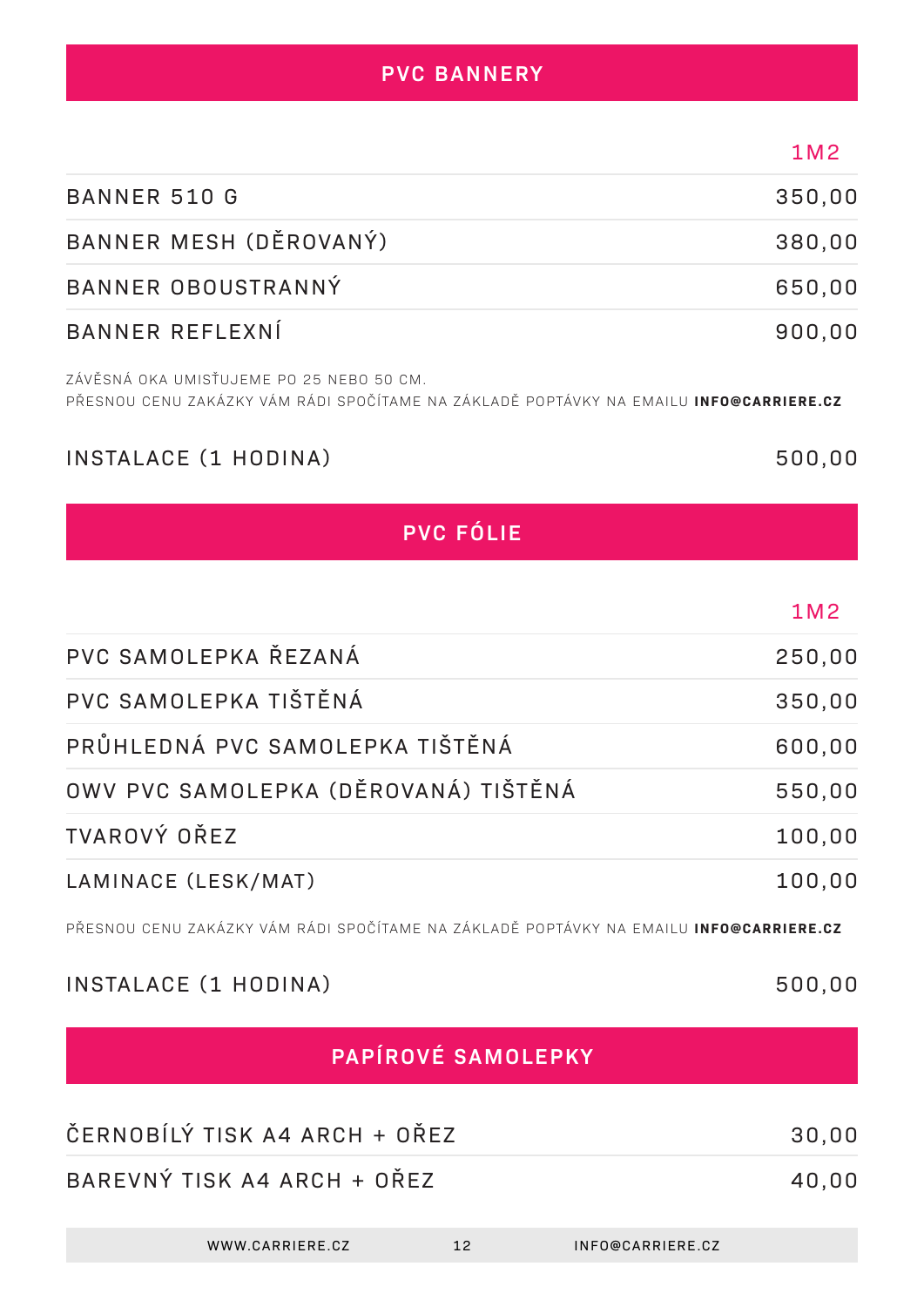#### **PVC BANNERY**

|                        | 1M <sub>2</sub> |
|------------------------|-----------------|
| <b>BANNER 510 G</b>    | 350,00          |
| BANNER MESH (DĚROVANÝ) | 380,00          |
| BANNER OBOUSTRANNÝ     | 650,00          |
| BANNER REFLEXNÍ        | 900,00          |

ZÁVĚSNÁ OKA UMISŤUJEME PO 25 NEBO 50 CM. PŘESNOU CENU ZAKÁZKY VÁM RÁDI SPOČÍTAME NA ZÁKLADĚ POPTÁVKY NA EMAILU **INFO@CARRIERE.CZ**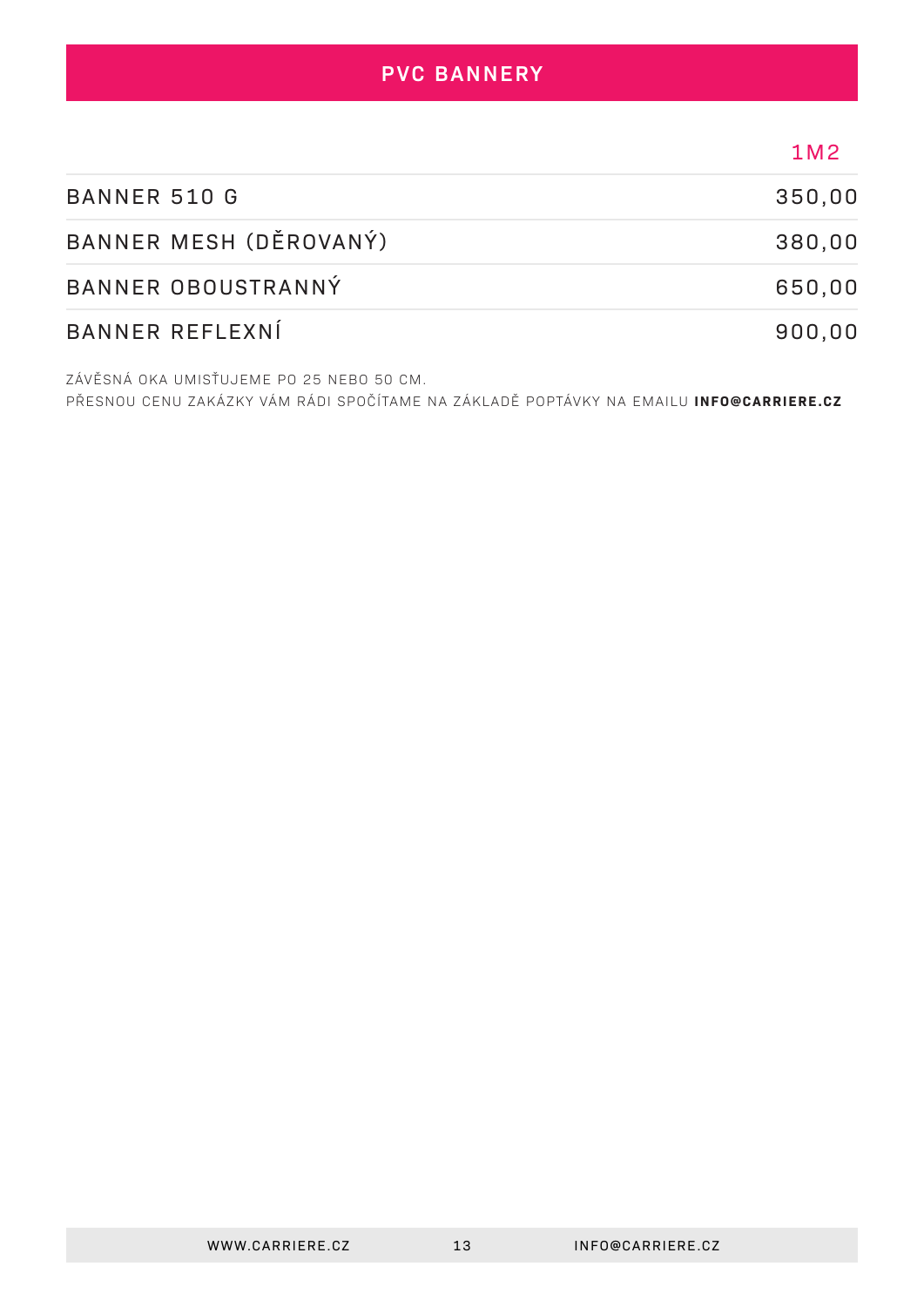| <b>GRAFICKÉ SLUŽBY</b>                                                         |          |
|--------------------------------------------------------------------------------|----------|
| NÁVRH VIZITKY STANDARD JEDNOSTRANNÁ<br>(1 NÁVRH, 1 ÚPRAVA)                     | 400,00   |
| NÁVRH VIZITKY STANDARD OBOUSTRANNÁ<br>(1 NÁVRH, 1 ÚPRAVA)                      | 600,00   |
| NÁVRH VIZITKY PREMIUM JEDNOSTRANNÁ<br>(2 NÁVRHY, 2 ÚPRAVY VYBRANÉ VARIANTY)    | 800,00   |
| NÁVRH VIZITKY PREMIUM OBOUSTRANNÁ<br>(2 NÁVRHY, 2 ÚPRAVY VYBRANÉ VARIANTY)     | 1000,00  |
| NÁVRH LETÁKU<br>(1 NÁVRH, 3 ÚPRAVY)                                            | 2000,00  |
| NÁVRH LOGA STANDARD<br>(1 NÁVRH, 3 ÚPRAVY)                                     | 3 500,00 |
| NÁVRH LOGA PREMIUM<br>(2 NÁVRHY, 3 ÚPRAVY VYBRANÉ VARIANTY, JEDNODUCHÝ MANUÁL) | 6 000,00 |
| LOGOMANUÁL                                                                     | 3 500,00 |
| DTP HODINOVÁ SAZBA                                                             | 400,00   |
| KREATIVNÍ GRAFICKÁ PRÁCE HODINOVÁ                                              | 550,00   |

VÝŠE UVEDENÉ CENY JSOU ORIENTAČNÍ.

KALKULACI ZAKÁZKY VÁM RÁDI SPOČÍTAME NA ZÁKLADĚ POPTÁVKY NA EMAILU **INFO@CARRIERE.CZ.**